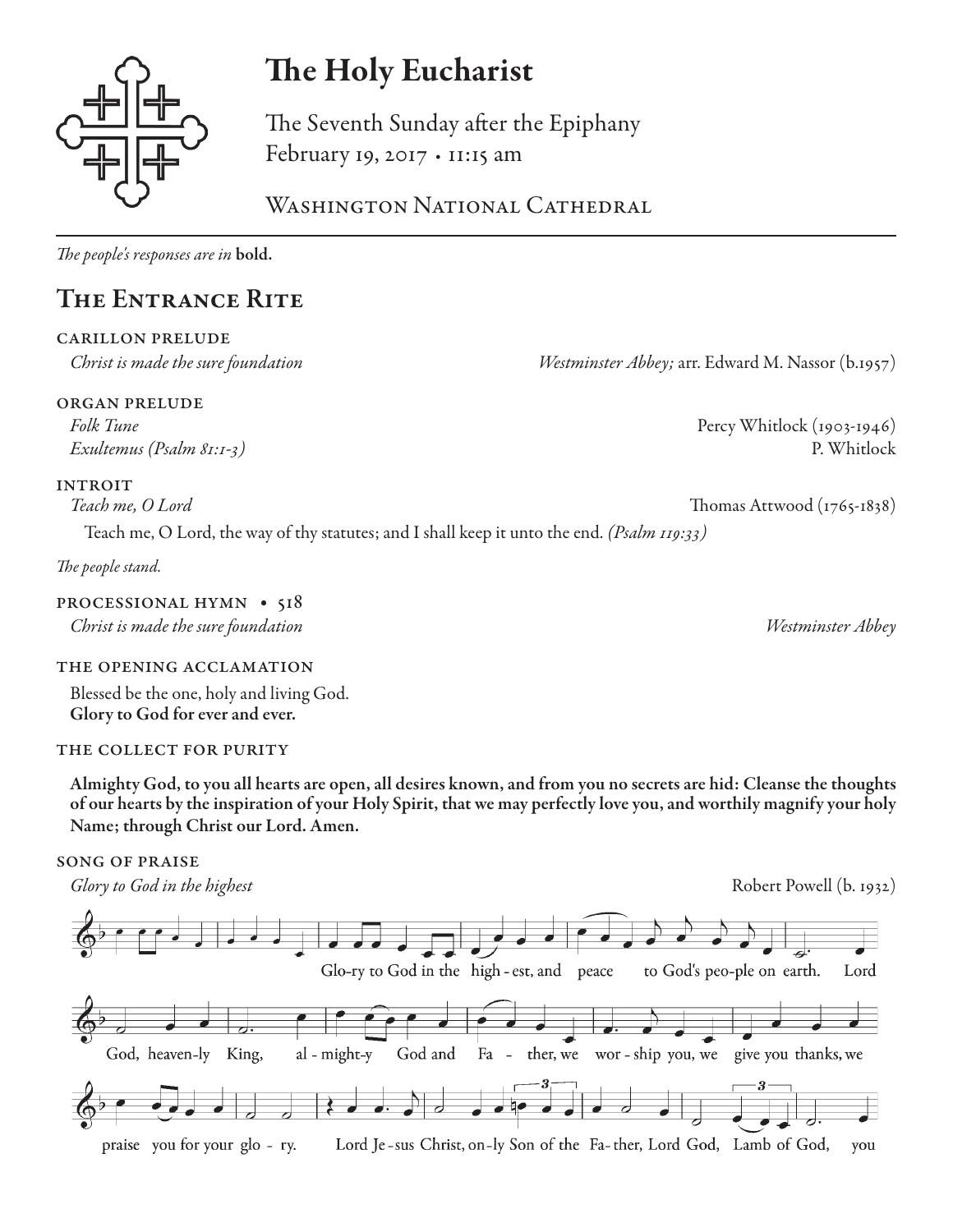

### The Word of God

#### the collect of the day

The Lord be with you. And also with you. Let us pray.

O Lord, you have taught us that without love whatever we do is worth nothing: Send your Holy Spirit and pour into our hearts your greatest gift, which is love, the true bond of peace and of all virtue, without which whoever lives is accounted dead before you. Grant this for the sake of your only Son Jesus Christ, who lives and reigns with you and the Holy Spirit, one God, now and for ever. Amen.

#### *The people are seated.*

#### THE FIRST READING Leviticus 19:1-2, 9-18

The Lord spoke to Moses, saying: Speak to all the congregation of the people of Israel and say to them: You shall be holy, for I the Lord your God am holy. When you reap the harvest of your land, you shall not reap to the very edges of your field, or gather the gleanings of your harvest. You shall not strip your vineyard bare, or gather the fallen grapes of your vineyard; you shall leave them for the poor and the alien: I am the Lord your God. You shall not steal; you shall not deal falsely; and you shall not lie to one another. And you shall not swear falsely by my name, profaning the name of your God: I am the Lord. You shall not defraud your neighbor; you shall not steal; and you shall not keep for yourself the wages of a laborer until morning. You shall not revile the deaf or put a stumbling block before the blind; you shall fear your God: I am the Lord. You shall not render an unjust judgment; you shall not be partial to the poor or defer to the great: with justice you shall judge your neighbor. You shall not go around as a slanderer among your people, and you shall not profit by the blood of your neighbor: I am the Lord. You shall not hate in your heart anyone of your kin; you shall reprove your neighbor, or you will incur guilt yourself. You shall not take vengeance or bear a grudge against any of your people, but you shall love your neighbor as yourself: I am the Lord.

The Word of the Lord. Thanks be to God.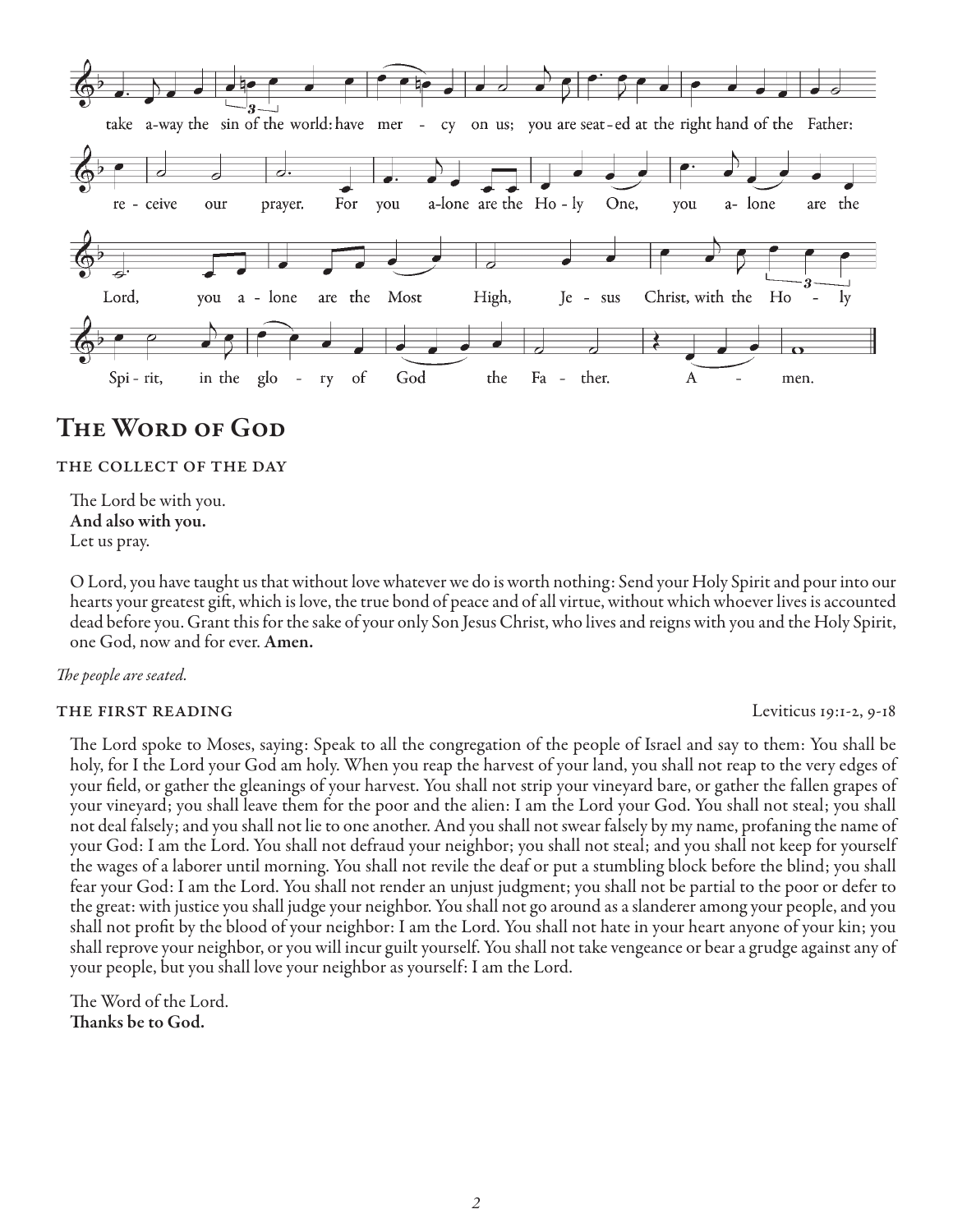*The choir introduces the antiphon; then all repeat.* 



*All repeat the antiphon.* 

#### THE SECOND READING THE SECOND READING

According to the grace of God given to me, like a skilled master builder I laid a foundation, and someone else is building on it. Each builder must choose with care how to build on it. For no one can lay any foundation other than the one that has been laid; that foundation is Jesus Christ. Do you not know that you are God's temple and that God's Spirit dwells in you? If anyone destroys God's temple, God will destroy that person. For God's temple is holy, and you are that temple. Do not deceive yourselves. If you think that you are wise in this age, you should become fools so that you may become wise. For the wisdom of this world is foolishness with God. For it is written, "He catches the wise in their craftiness," and again, "The Lord knows the thoughts of the wise, that they are futile." So let no one boast about human leaders. For all things are yours, whether Paul or Apollos or Cephas or the world or life or death or the present or the future—all belong to you, and you belong to Christ, and Christ belongs to God.

The Word of the Lord. Thanks be to God.

*The people stand.*

#### hymn at the sequence

*Christ, the solid rock* 

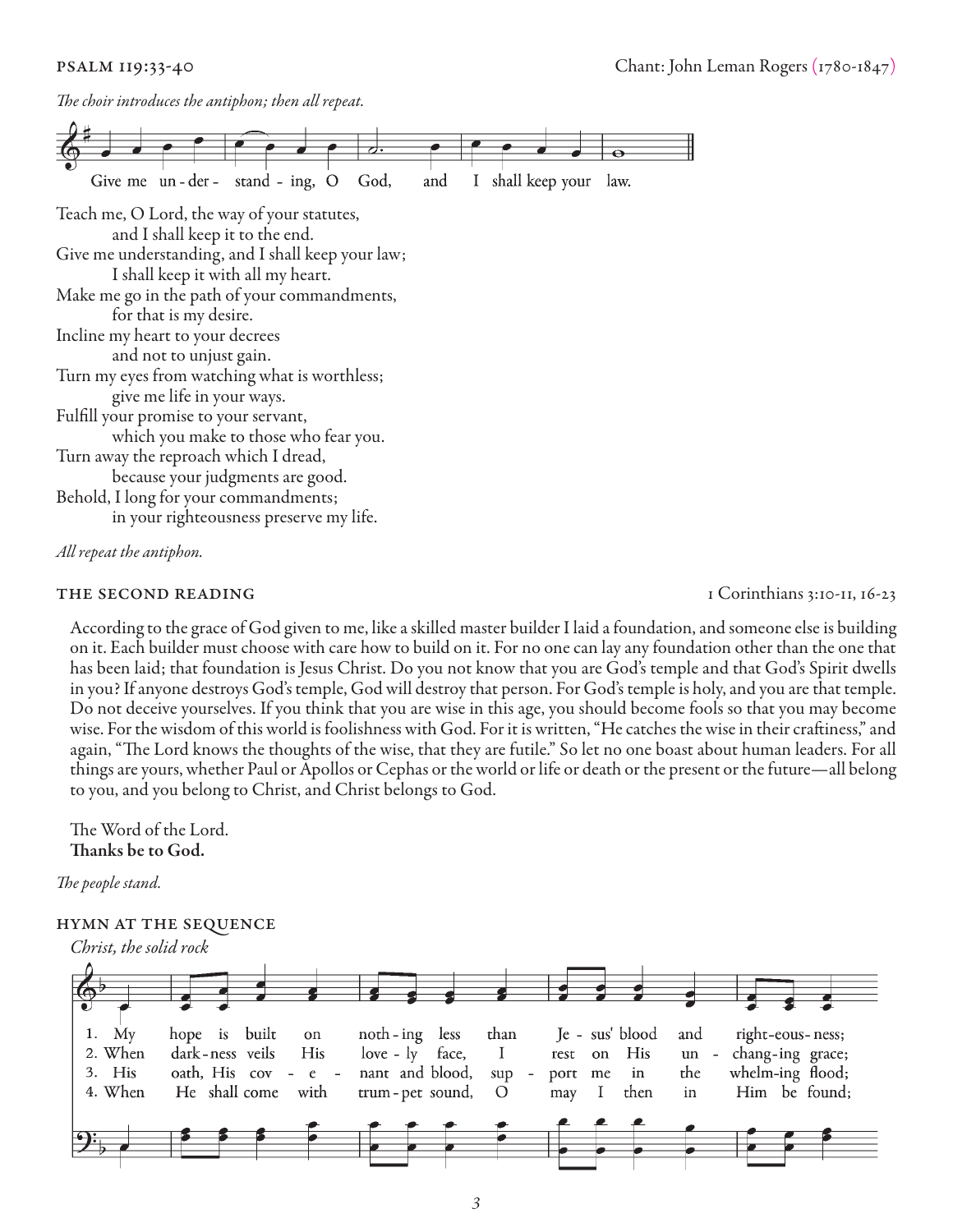

#### THE HOLY GOSPEL Matthew 5:38-48

The Holy Gospel of our Lord Jesus Christ according to Matthew. Glory to you, Lord Christ.

Jesus said, "You have heard that it was said, 'An eye for an eye and a tooth for a tooth.' But I say to you, Do not resist an evildoer. But if anyone strikes you on the right cheek, turn the other also; and if anyone wants to sue you and take your coat, give your cloak as well; and if anyone forces you to go one mile, go also the second mile. Give to everyone who begs from you, and do not refuse anyone who wants to borrow from you. You have heard that it was said, 'You shall love your neighbor and hate your enemy.' But I say to you, Love your enemies and pray for those who persecute you, so that you may be children of your Father in heaven; for he makes his sun rise on the evil and on the good, and sends rain on the righteous and on the unrighteous. For if you love those who love you, what reward do you have? Do not even the tax collectors do the same? And if you greet only your brothers and sisters, what more are you doing than others? Do not even the Gentiles do the same? Be perfect, therefore, as your heavenly Father is perfect."

#### The Gospel of the Lord. Praise to you, Lord Christ.

*The people are seated at the invitation of the preacher.*

*The people stand.*

the sermon The Reverend Canon Jan Naylor Cope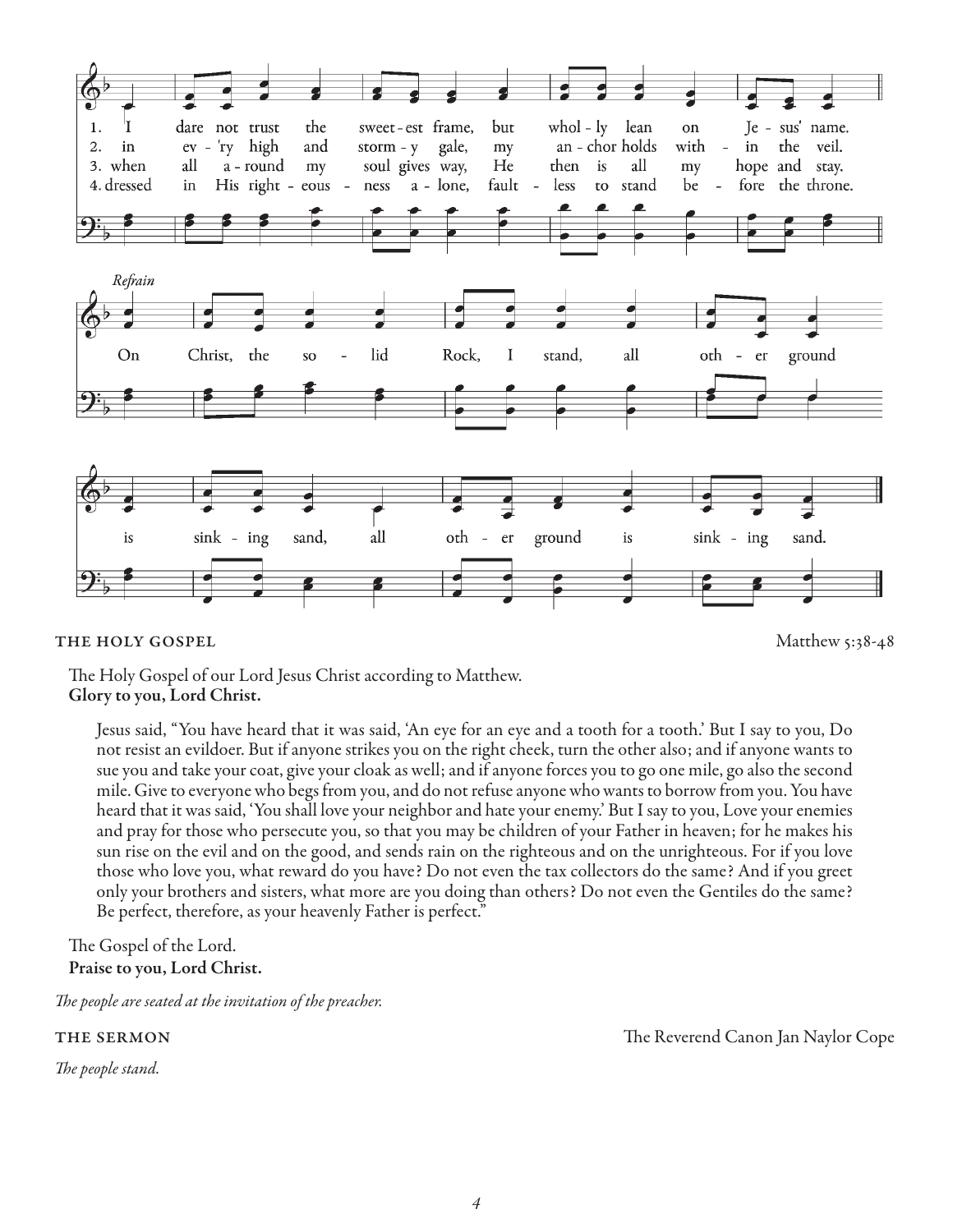#### the nicene creed

We believe in one God, the Father, the Almighty, maker of heaven and earth, of all that is, seen and unseen. We believe in one Lord, Jesus Christ, the only Son of God, eternally begotten of the Father, God from God, Light from Light, true God from true God, begotten, not made, of one Being with the Father. Through him all things were made. For us and for our salvation, he came down from heaven: by the power of the Holy Spirit he became incarnate from the Virgin Mary, and was made man. For our sake he was crucified under Pontius Pilate; he suffered death and was buried. On the third day he rose again in accordance with the Scriptures; he ascended into heaven and is seated at the right hand of the Father. He will come again in glory to judge the living and the dead, and his kingdom will have no end. We believe in the Holy Spirit, the Lord, the giver of life, who proceeds from the Father and the Son. With the Father and the Son he is worshiped and glorified. He has spoken through the Prophets. We believe in one holy catholic and apostolic Church. We acknowledge one baptism for the forgiveness of sins. We look for the resurrection of the dead, and the life of the world to come. Amen.

#### the prayers of the people

*After each intercession,* God of life and light, hear us, we pray.

*The presider prays the concluding collect, and the people respond,* Amen.

#### confession and absolution

God of all mercy, we confess that we have sinned against you, opposing your will in our lives. We have denied your goodness in each other, in ourselves, and in the world you have created. We repent of the evil that enslaves us, the evil we have done, and the evil done on our behalf. Forgive, restore, and strengthen us through our Savior Jesus Christ, that we may abide in your love and serve only your will. Amen.

*The presider offers absolution and the people respond,* Amen.

#### the peace

The peace of the Lord be always with you. And also with you.

*The people greet one another with a sign of God's peace and then are seated.*

#### the offertory

*The people remain seated while an offering is received to support the Cathedral's ministry of sharing God's love with the world.*

#### anthem at the offertory

#### *Cantique de Jean Racine* Gabriel Fauré (1877-1962)

*Sung in French.* Word of God, one with the Most High, in Whom alone we have our hope, Eternal Day of heaven and earth, we break the silence of the peaceful night; Saviour Divine, cast your eyes upon us! Pour on us the fire of your powerful grace, that all hell may flee at the sound of your voice; banish the slumber of a weary soul, that brings forgetfulness of your laws! O Christ, look with favour upon your faithful people now gathered here to praise you; receive their hymns offered to your immortal glory; may they go forth filled with your gifts. *(Racine's paraphrase of the Matins hymn "Consors parentis lumine.")*

#### *The people stand.*

#### hymn at the presentation • 338 *Wherefore, O Father, we thy humble servants Lobet den Herren*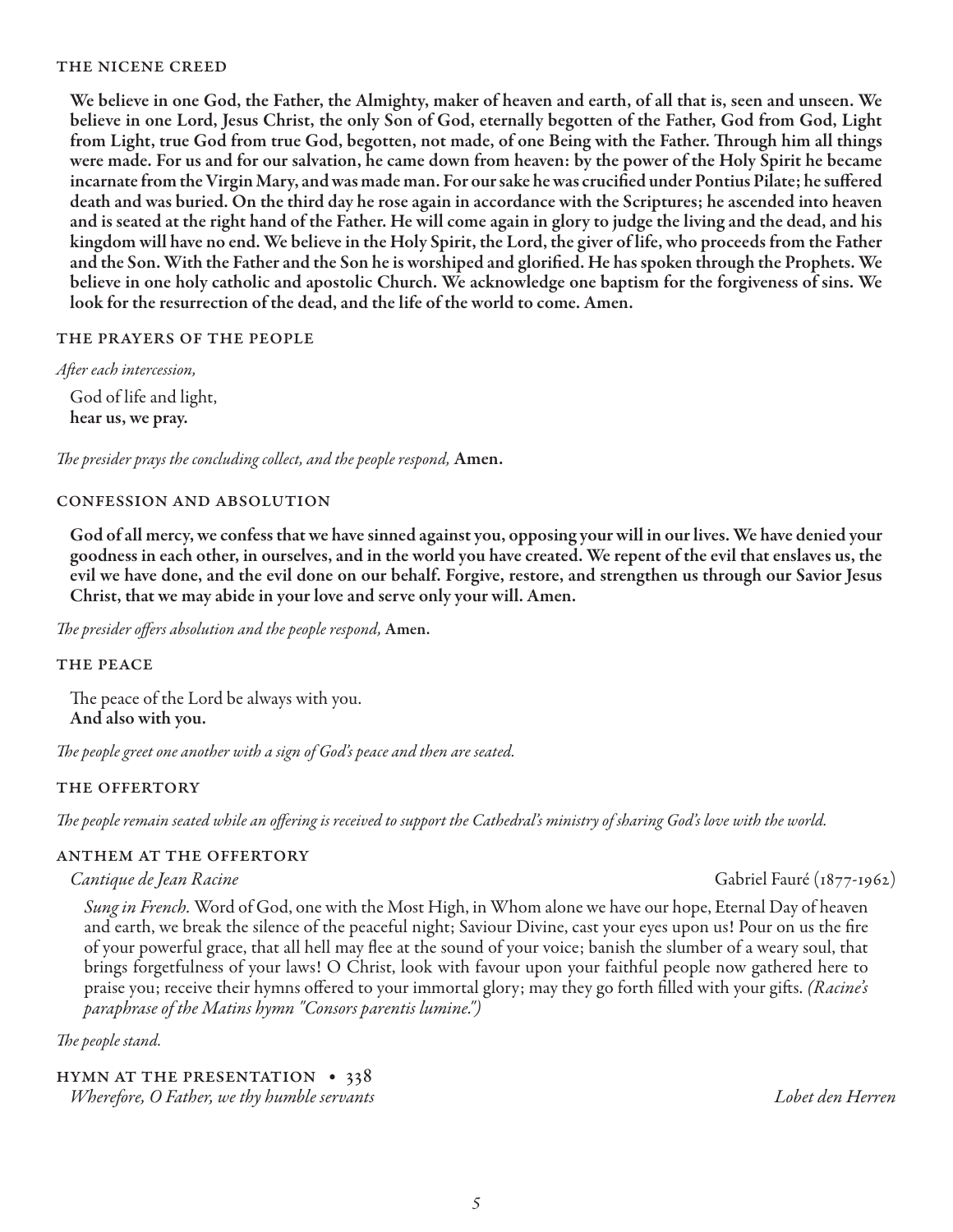### The Holy Communion

#### the great thanksgiving

The Lord be with you. And also with you. Lift up your hearts. We lift them to the Lord. Let us give thanks to the Lord our God. It is right to give our thanks and praise.

*The presider offers thanks to God for the grace and mercy made available in Christ, and in response the people sing:*

#### sanctus *&* benedictus



*The presider gives thanks to God for the reconciling work of Christ's passion and resurrection and prays over the bread and wine.*

Pour out your Spirit upon these gifts that they may be the Body and Blood of Christ. Breathe your Spirit over the whole earth and make us your new creation, the Body of Christ given for the world you have made.

In the fullness of time bring us with Peter and Paul, our patrons, and all your saints, from every tribe and language and people and nation, to feast at the banquet prepared from the foundation of the world. Through Christ and with Christ and in Christ, in the unity of the Holy Spirit, to you be honor, glory, and praise, for ever and ever. AMEN.

#### the lord's prayer

Notre Père…, Padre nuestro…, Our Father…,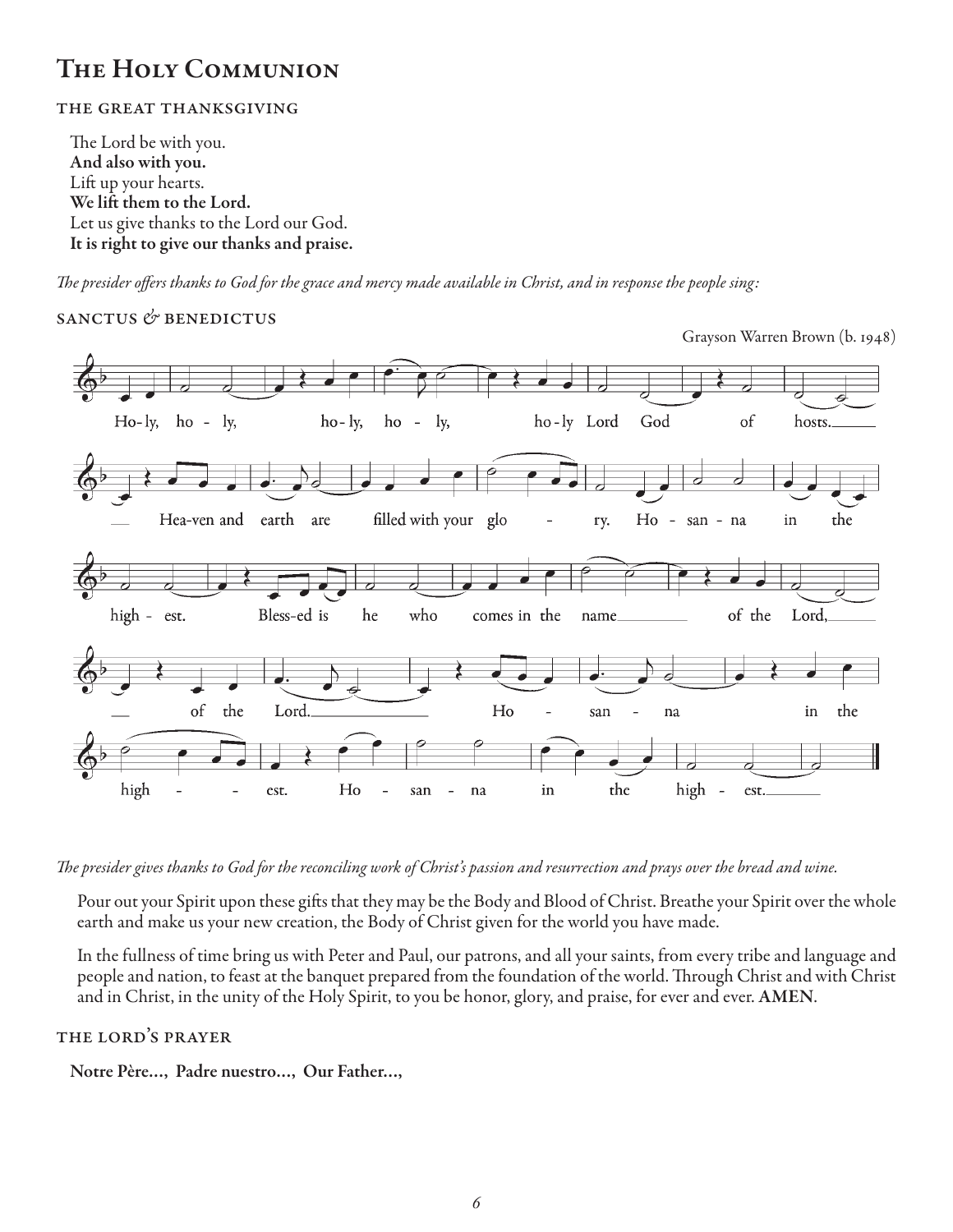#### the breaking of the bread *&* the fraction anthem



*The people are seated.* 

#### THE INVITATION TO COMMUNION

*All who seek God and a deeper life in Christ are welcome to receive Holy Communion. Please receive the bread in open and outstretched hands and sip the wine from the chalice, guiding it gently to your lips; or you may dip the wafer into the wine. Gluten-free wafers are available; please make your need known to the minister. Respond to receiving Communion by saying "Amen." If you prefer to receive a blessing instead, please indicate your choice by crossing your hands across your chest.* 

*During the administration of Holy Communion the laying on of hands and prayers for healing is offered in St. John's Chapel. Please enter the chapel by the ramp to the right of the pulpit.*

#### anthem during the communion

*The people stand.* 

#### the postcommunion prayer

Loving God, we give you thanks for restoring us in your image and nourishing us with spiritual food in the sacrament of Christ's Body and Blood. Now send us forth a people, forgiven, healed, renewed; that we may proclaim your love to the world and continue in the risen life of Christ our Savior. Amen.

#### the blessing

*The presider blesses the people, and the people respond,* Amen*.*

#### closing hymn

*Lord, whose love through humble service Beech Spring*



*Ave verum corpus* Nicholas White (b. 1967)